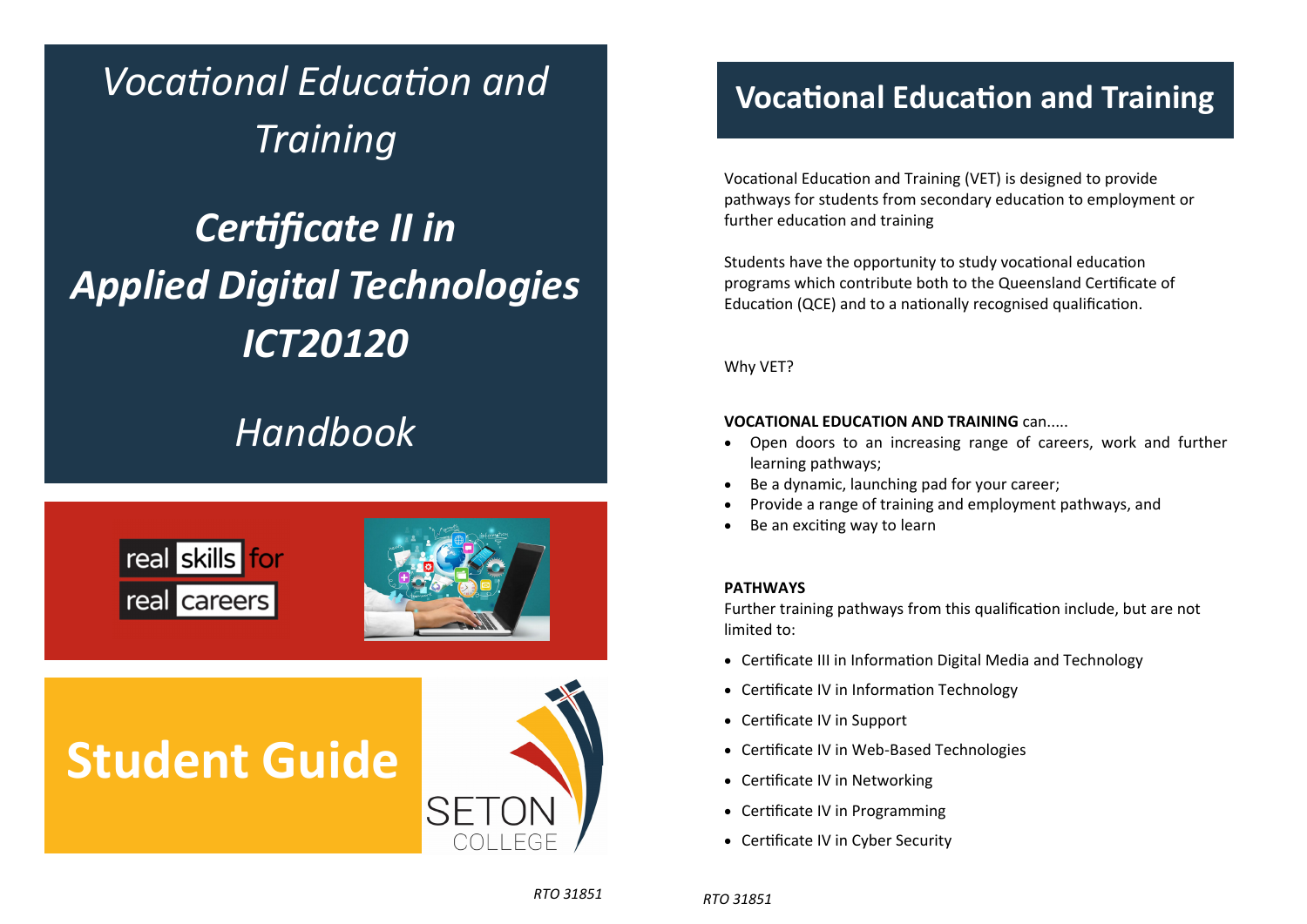# **Content**

| Certificate II in Applied Digital Technologies Overview<br>• Overview                                                                            | 4 | <b>COURSE OVERVIEW</b>                                                                                                                                                                                                                                                                                                                                                                                                                                                                                                                                                                                |
|--------------------------------------------------------------------------------------------------------------------------------------------------|---|-------------------------------------------------------------------------------------------------------------------------------------------------------------------------------------------------------------------------------------------------------------------------------------------------------------------------------------------------------------------------------------------------------------------------------------------------------------------------------------------------------------------------------------------------------------------------------------------------------|
| • Job Roles<br><b>Entry Requirements</b><br>$\bullet$<br>Fees<br>$\bullet$<br>Queensland Certificate of Education (QCE) Credit                   |   | This qualification provides the foundation skills and knowledge to use<br>basic applied digital technologies in varied contexts. It is designed<br>for those developing the necessary digital and technology skills in<br>preparation for work. These individuals carry out a range of basic proce-<br>dural and operational tasks that require digital and technology skills. They<br>perform a range of mainly routine tasks using limited practical skills and<br>knowledge in a defined context. The qualification is suitable for someone<br>generally performing work under direct supervision. |
| <b>Qualification Information</b>                                                                                                                 | 5 | <b>JOB ROLES</b>                                                                                                                                                                                                                                                                                                                                                                                                                                                                                                                                                                                      |
| Delivery and Assessment<br><b>Program Duration</b><br>$\bullet$<br>Mode of Delivery<br>Assessment<br>$\bullet$                                   |   | Individuals with this qualification are able to perform roles such as                                                                                                                                                                                                                                                                                                                                                                                                                                                                                                                                 |
|                                                                                                                                                  |   | Data Entry Clerk, Systems Administration Assistant, Help Desk Support,<br>Software Tester, Systems Tester                                                                                                                                                                                                                                                                                                                                                                                                                                                                                             |
|                                                                                                                                                  | 6 | <b>ENTRY REQUIREMENTS</b>                                                                                                                                                                                                                                                                                                                                                                                                                                                                                                                                                                             |
|                                                                                                                                                  |   | There are no formal entry requirements.                                                                                                                                                                                                                                                                                                                                                                                                                                                                                                                                                               |
|                                                                                                                                                  |   | <b>FEES</b>                                                                                                                                                                                                                                                                                                                                                                                                                                                                                                                                                                                           |
|                                                                                                                                                  |   | There are no additional costs involved in this course                                                                                                                                                                                                                                                                                                                                                                                                                                                                                                                                                 |
| Certification                                                                                                                                    | 7 | <b>CREDIT FOR QUEENSLAND CERTIFICATE OF EDUCATION (QCE)</b>                                                                                                                                                                                                                                                                                                                                                                                                                                                                                                                                           |
| • Certificate / Statement of Attainment<br>USI Number<br>$\bullet$<br><b>Credit Transfer</b><br>Recognition of Prior Learning (RPL)<br>$\bullet$ |   | Potential 4 Points towards QCE.                                                                                                                                                                                                                                                                                                                                                                                                                                                                                                                                                                       |

### **CerƟficate II in Applied Digital Technologies ICT20120**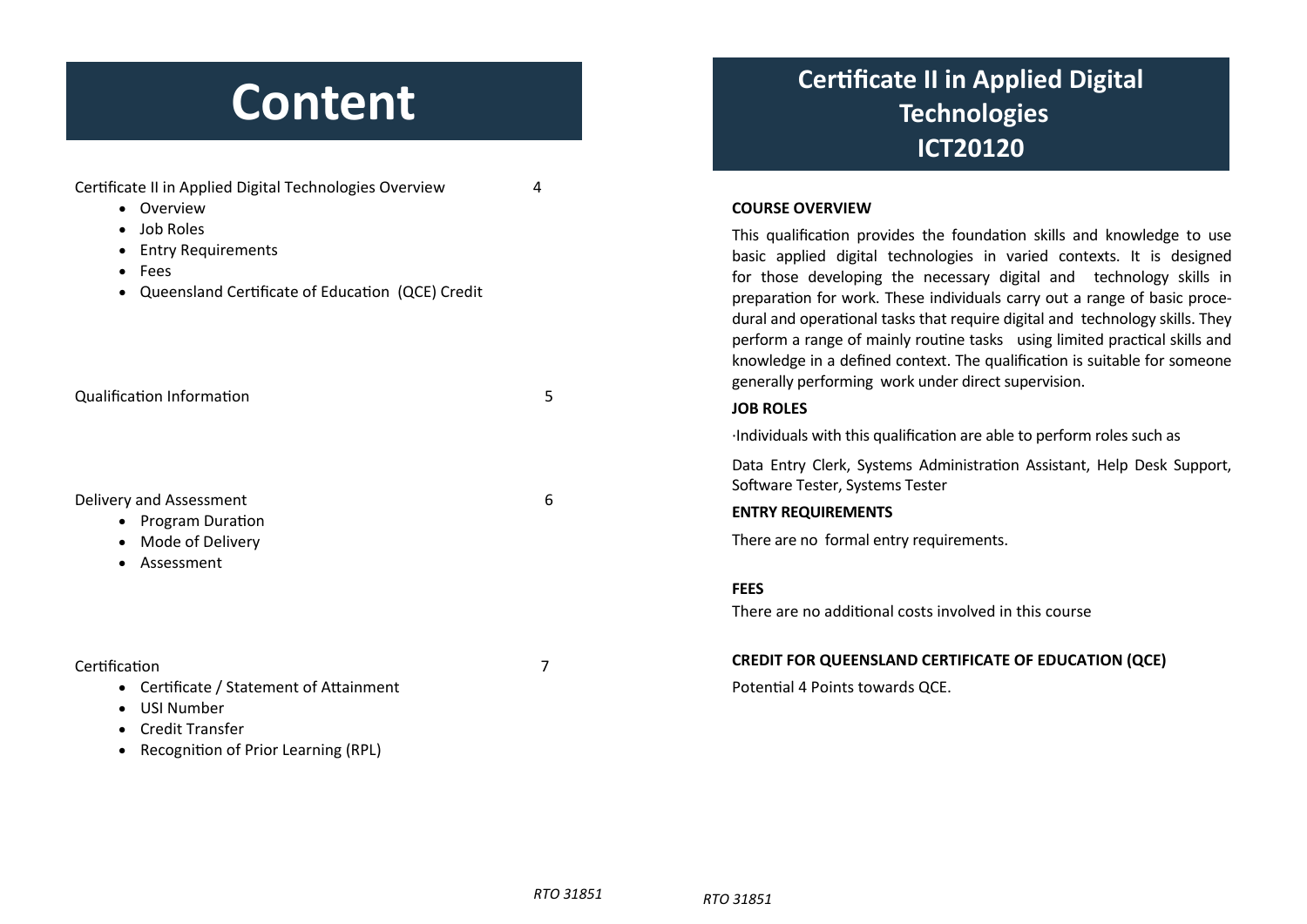# **Qualification**

Seton College will be the Registered Training Organisation for this course. The course will be delivered as a stand-alone VET certificate course delivered by qualified teachers at the college.

The course has been developed to be delivered over two years, commencing in Year 11 and finishing in Year12. Students are required to complete 6 core units and 6 elective units.

The units of competency <sup>o</sup>ffered in this course are as follows:

| <b>National Code</b> | <b>Unit of Competency Title</b>                                  | Core/<br><b>Elective</b> |
|----------------------|------------------------------------------------------------------|--------------------------|
| <b>BSBWHS211</b>     | Contribute to health and safety of self and<br>others            | Core                     |
| BSBSUS211            | Participate in sustainable work practices                        | Core                     |
| ICTICT213            | Use computer operating systems and hard-<br>ware                 | Core                     |
| <b>BSBTEC202</b>     | Use digital technologies to communicate in<br>a work environment | Core                     |
| ICTICT214            | Operate application software packages                            | Core                     |
| ICTICTT215           | Operate digital media technology packages                        | Core                     |
| ICTICT207            | Integrate commercial computing packages                          | Elective                 |
| <b>BSBTEC303</b>     | Create electronic presentations                                  | Elective                 |
| <b>BSBTEC201</b>     | Use business software packages                                   | Elective                 |
| ICTSAS214            | Protect devices from spam and destructive<br>software            | Elective                 |
| <b>BSBPEF201</b>     | Support personal wellbeing in the work-<br>place                 | Elective                 |
| ICTSAS308            | Run standard diagnostic tests                                    | Elective                 |

*Correct at time of publication but subject to change*

#### *FURTHER INFORMATION:*

https://training.gov.au/Training/Details/ICT20120

### **Delivery and Assessment**

#### **Program Duration**

Course will be delivered over 2 years via 4 <sup>x</sup> 46 min lessons per week

#### **Mode of Delivery**

A range of delivery modes will be used during the teaching and learning of this qualification. These include:

- $\bullet$ face‐to‐face instrucƟon
- $\bullet$ guided learning
- $\bullet$ online training

#### **Assessment**

**Competency based** means the consistent application of knowledge and skill to the standard of performance required in the workplace. It embodies the ability to transfer and apply skills and knowledge to new situations and environments.

#### **Assessment will consist of**

- $\bullet$ Observations  $-$  observation of workplace activities
- $\bullet$ Questioning — oral, written
- $\bullet$ Completion of portfolios

Students will sign an assessment agreement prior to completing assessment in each module/project. A student's email address provides the same acknowledgement as a written signature.